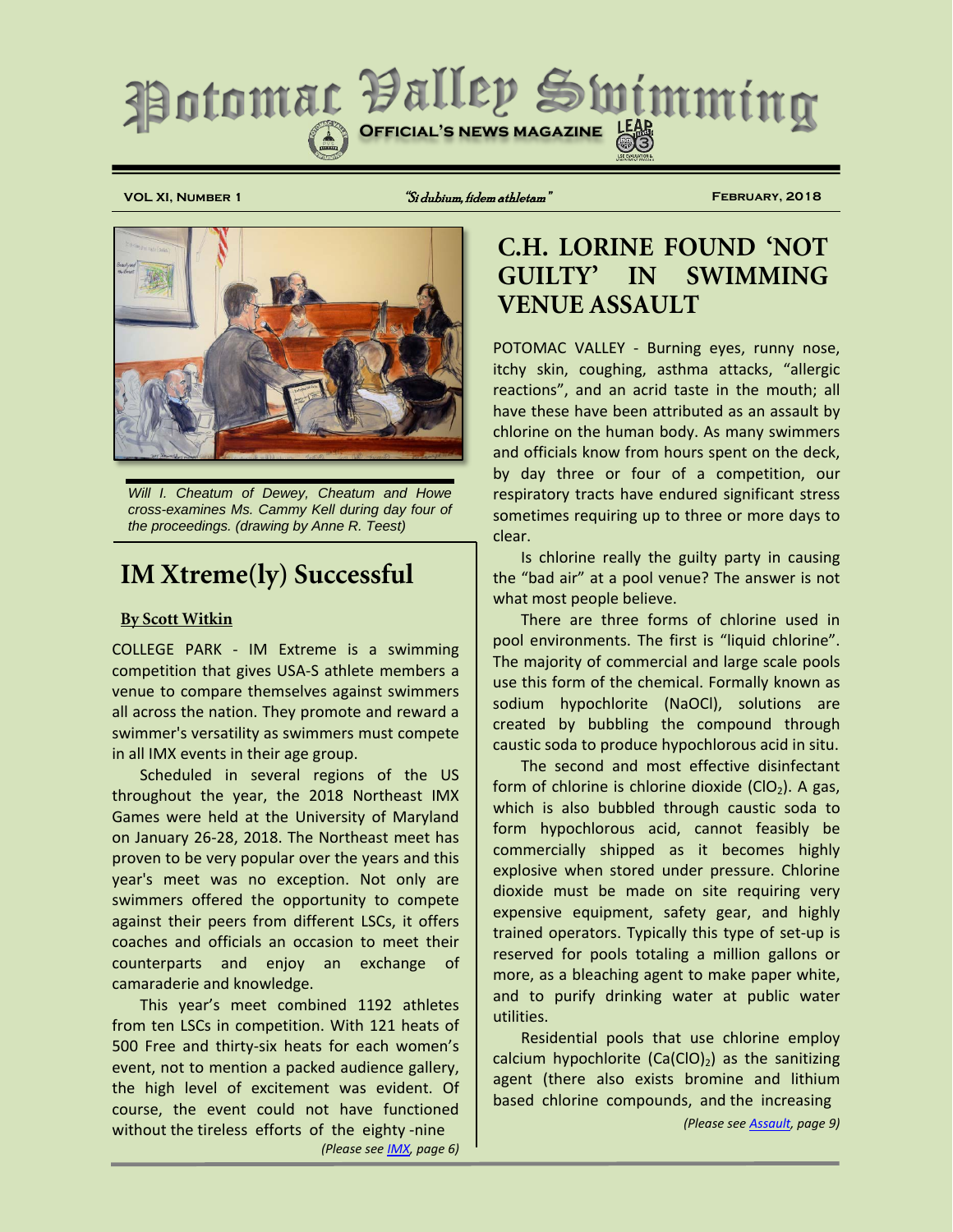### OFFICIAL'S INSTRUCTION

Jack's Corner



# **Guidance for Officials**

**By Jack Neill**

The disqualification of an athlete from an event is a normal and necessary part of swimming. It lurks behind every start, turn, kick, and stroke. Occurring at mini meets, the Olympics, and everything in between, it can result in tears, anger, disbelief, or acceptance.

Swimmers and their parents may not believe it, but there is not a single official who enjoys disqualifying a swimmer. We probably hate it more than the swimmer does. We don't like to make swimmers cry or ruin their drive home. But it's not fair to the swimmer who swam the stroke properly to have to compete against someone who didn't. A disqualification is about fairness and the integrity of the sport.

Most swimmers are disqualified at some point in their swimming career. I've been on deck at a meet when two Olympic medal winners were disqualified, one of them twice. Like many officials, I've had to raise my hand while judging my own child—18 years later she still reminds me of that experience.

When an athlete in football violates a rule, the team is penalized a few yards. When an athlete in basketball violates a rule, the opponent is given a free throw or two, but when a swimmer violates a rule, he or she is removed from the event and their time is not recorded. It's as if the swimmer did not exist. That's a pretty serious penalty.

At most of our meets, there are three people involved with each disqualification. The S&T Judge makes a call only when they are absolutely certain that a violation occurred, and always giving the swimmer the benefit of the doubt. It should never be "I think I saw." The Chief Judge vets the call and, customarily asks some

questions, not in an effort to dispute the Judge, but rather to clarify and verify that an infraction has indeed occurred. The Deck Referee is the swimmer's last line of defense and the one who ultimately makes the decision whether or not to accept the disqualification. Considering the severity of the penalty, these three officials must be in agreement.

Our aim is for all of our deck officials to have a thorough knowledge of the rules and the ability to apply them fairly and consistently. While we're never pleased about raising our hand for a disqualification, we recognize that it's an "essential part of swimming."  $\circledcirc$ 

# **Could It Be Any More Difficult?**

COLLEGE PARK – As if parking weren't convoluted enough at the University of Maryland College Park campus, the pay station meters used for such lots as Stadium Garage (SDG) are not intuitive as to their use.

Of the odd behaviors these machines exhibit, the first of which is that time cannot be added to a car already in a metered space. This is a feature found on nearly every parking meter in existence; except at the University.

(*Please se[e METERS,](#page-2-0) page 3)*



→ During the swim portion of a breaststroke heat, the S&T official with jurisdiction signals a DQ. When queried, the S&T indicates that the elbows of the swimmer did not remain submerged during the backwards pull. Should the swimmer be disqualified?

**→** At the 175 yard turn of the 200 yard butterfly, a swimmer, realizing how tired he is, legally touches the wall with two hands, stops, stands on the bottom, and pushes off the wall on the breast a few seconds later. Should he be disqualified?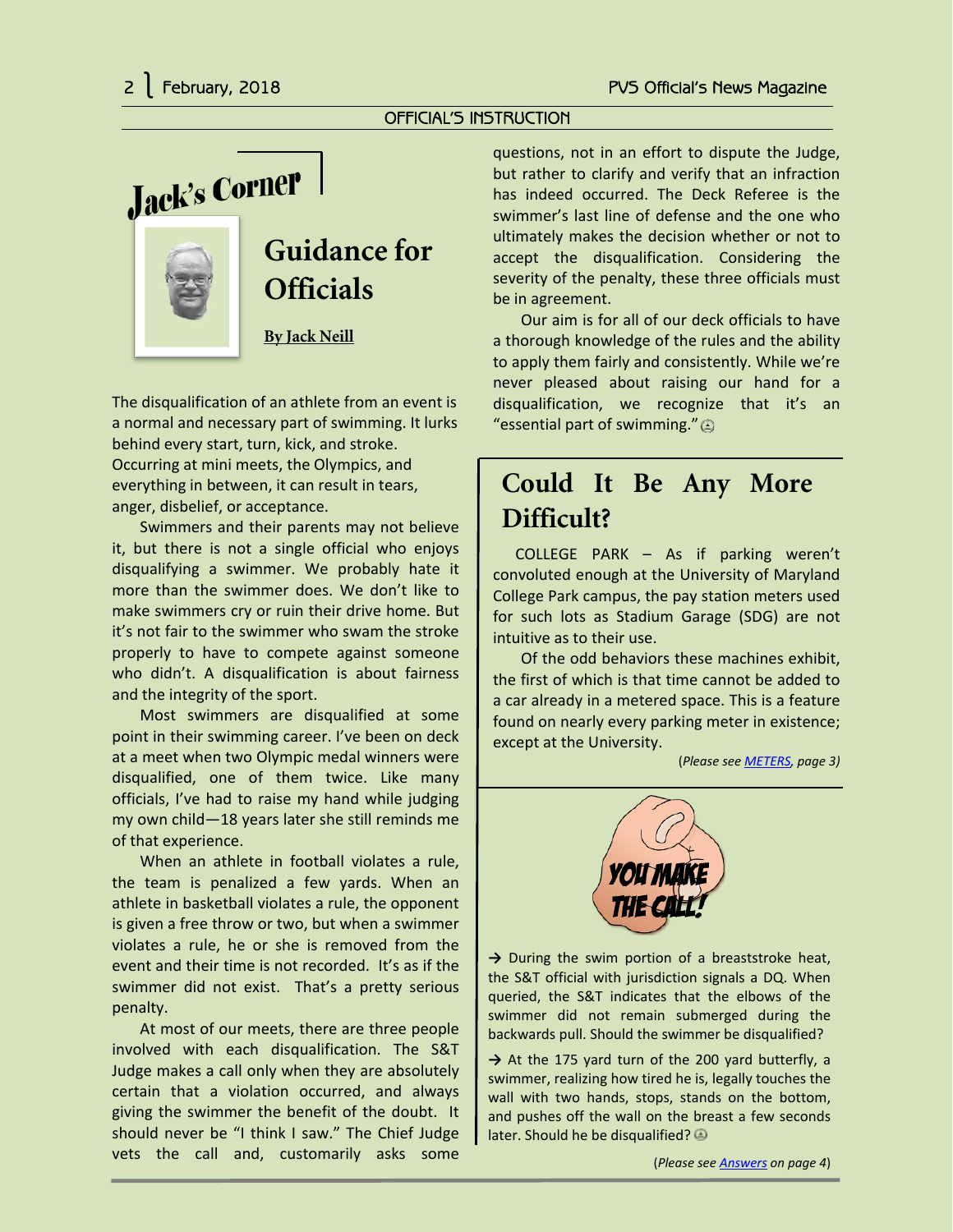### OFFICIAL'S INSTRUCTION

# **What's With All the Whistles?**

### **By Tom Taylor**

The weekend of January  $26<sup>th</sup>$  saw the completion of the IM Extreme meet at the University of Maryland. This amazing venue hosted nearly a dozen LSCs comprising over a thousand swimmers. As with most meets of this size and complexity, there did seem to be one aspect that was problematic. This involved the swimmers taking to the blocks before the appropriate time. This resulted in delays and potential risks to the swimmers (as climbing *down* is not an exercise for which those blocks were designed). Swimmers, coaches, and sometimes even officials, should be reminded that the whistle signals issued by the referee indicate an action to be taken and, if they are followed, the meet will flow in a more orderly and safe manner.

Before each heat of a forward starting event, the referee issues four or more short whistles (sometimes called "chirps".) These inform the swimmer that their heat is about to start and that it's time to put on the gear and be prepared to climb up on the block. At this juncture, if the meet does not have a dedicated announcer, the starter will call out the heat (and the event if it's the first heat.) The referee then blows a single long whistle. This signal is the invitation for the swimmers to step up onto the block and be prepared to follow the "take your mark" instruction from the starter.

For heats with in-water starts, the process is similar, but a whistle signal is added to the protocol. The referee issues what will be the first of two long whistles. The first signal invites the swimmer to enter the pool; the second one's intention is to bring them to the wall and become prepared to start the heat.

At swim meets hosting younger swimmers (10 and under,) knowledge of this whistle protocol can save a lot of time as frequently the swimmers on deck are reluctant to be the first to jump into the pool.

At some pool venues in Potomac Valley, certified officials hold "Whistle Clinics" for their swim groups at the beginning of both the fall and spring seasons. The official, using a whistle and a starting device, explains the whistle order to the athletes and, then for about half an hour or so, practices with them such that they can become accustomed to the different whistles and their meaning.

The official' committee may want to reach out to coaches to see if there is an interest in holding one of these whistle clinics at their own pool.

Besides improving the meet pace and increasing athlete safety, the, knowledge of correct whistle protocol behavior has a calming effect on the swimmers as it's one less thing for them to worry about.

Last, but not least, special kudos should go out to the Meet Referee, Scott Witkin, who – due to there being more girl swimmers than boy swimmers - shifted the final six girls' heats of each event to the boys' pool so that both pools would finish at the same time. This action, referred to as "*The Witkin Maneuver,*" saved a ton of time and allowed for the entire session to end earlier.

# <span id="page-2-0"></span>*Meters*

*(Continued from Page TWO)*

If you're at Eppely and, the meet runs long, returning to the meter to add "coins" as it were isn't an option. The meter believes a new car has been parked and sets the time countdown from the moment money is added, not added to the original time that was paid for.

Most of us know that parking meters don't give change, but did you know that if you cancel a cash transaction before completing it, your money is still kept, then you are given a slip of paper that you must present to Transportation Services to claim your refund? How convenient. Where is Transportation Services anyway?

And maybe most confusing of all, is that the meter advertises that time can be bought in fifteen minute intervals, but blocks the selection to only full hours.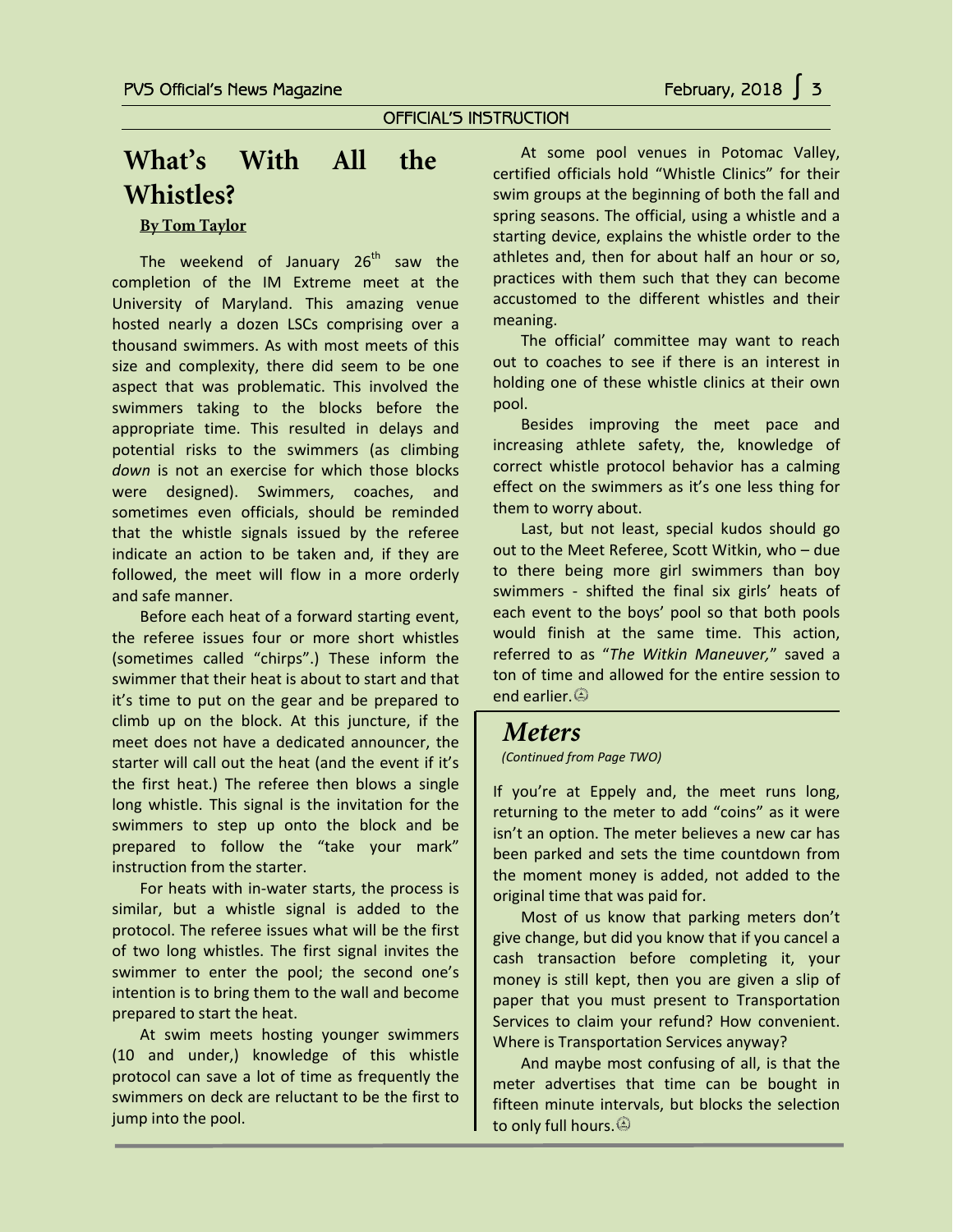### LETTERS TO THE EDITOR

#### **SPENDING THAT HOLIDAY CASH**

#### Happy New Year All!

Now that the holidays are done, maybe it's time to buy something new for yourself (or for one of your official friends…) Your PVS Officials' Committee has been working with a vendor to create a brand new PVS Official's clothing line, complete with the PVS logo. Available for purchase are white polos (short and long-sleeved, with the option for personalization with your name), sweats and fleece, caps, and even blue oxford shirts for our championship meets! Here is the link -

#### <https://www.companycasuals.com/PVSOfficial>

Hopefully the site is self-explanatory. If you have any questions, please feel free to text or email our vendor, Vicki. She is amazing and responsive! And if there are other items you would like to see available for purchase, please let either Vicki or me know.

Thanks to Lynne Gerlach and her leadership on this issue! Have fun shopping!

-Barb Ship

#### **WORKSHOP AND DINNER**

On Friday, Feb 16th, the PVS Diversity & Inclusion Committee is sponsoring a Workshop and Dinner with guest speaker Cecil Gordon. Mr. Gordon will be the Honoree of the 32nd Annual Black Invitational Swim Meet. If you would like to attend the workshop and dinner, please RSVP. The workshop is open to all PVS Officials. Please [CLICK HERE](https://docs.google.com/forms/d/1uO9Fs_IP7X1HdHFzOjF6-DQuQZ9hxtoIchFu_l_-XU4/viewform?edit_requested=true) for details.

-Merari Chollette

#### **CONGRATS**

Read the last PVS news magazine over my lunch break. Congrats and thanks for an entertaining read. See you on deck.

-Tom Allison

#### **WORKED FOR ME**

I didn't use any devices other than my computer to view the news magazine and it looked great. Also, I very much found the content to be enjoyable and informing.

-Sheila Vidal

#### **MORE ON MARYLAND**

The most disturbing news was the article about the parking situation at the University of Maryland. It's nice to have tennis courts, but what's the point if you can't park to play? Or swim?

-Arvydas Barzdukas

#### <span id="page-3-0"></span>*YOU MAKE THE CALL (ANSWERS)*

*Breaststroke call* – No. The interpretation of Article 101.2 dated August 2015, declares that in June, 1995, the USA-S Rules & Regulations Committee clarified that in conformance with FINA's intent, the requirement for the elbows to remain under water on the breaststroke applies only to the recovery (forward) portion of the arm stroke, not to the backwards pull.

*Butterfly call* -No. The rule states, "Once a touch has been made, the swimmer may turn in any manner desired. The shoulders must be at or past vertical toward the breast when the swimmer leaves the wall." Nothing that the swimmer did violated this rule.

# **Know Your Rule Book**

"*Does the new interpretation of how a swimmer leaves the wall in medley swimming apply to the Freestyle intermediate turns in the Individual Medley and Medley Relay?*"

The 2017 revised rule applies to the transitional turn from Breaststroke to Freestyle as well as the intermediate turns during the Freestyle leg of the Individual Medley or Medley Relay.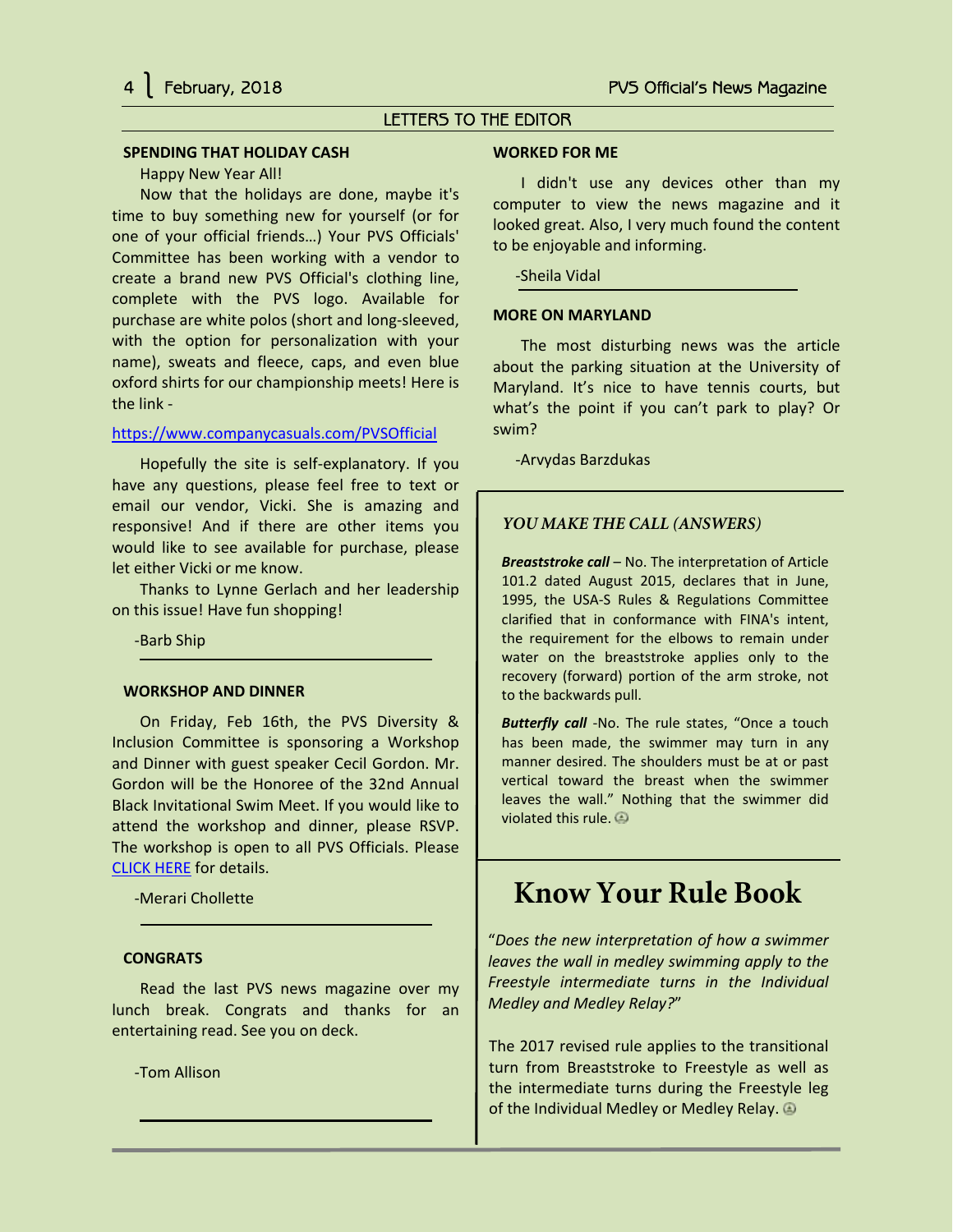<u>PVS</u>



#### **25 Years of Service to PVS**

*JANUARY: Kurt Thiel (NCAP)*

#### **10 Years of Service to PVS**

- *JANUARY: John Kost (PM) Charles Lundy (AAC) Hope Oehler (MSSC)*
- *FEBRUARY: Cherlynn Venit (PAC)*

#### **5 Years of Service to PVS**

*JANUARY: David Bixler (RMSC) Susan Buda (MSSC) Dave Charbonneau (MAKO) Dorothy Curran (SNOW) Valerie Denizard (SNOW) Tertius Eksteen (NCAP) JC French (DCPR) Paul Jampole (NCAP) Ann Kuhlkin (NCAP) FEBRUARY: Scott Christofferson (MACH) Bruce Gilbert (CSC) Kristian Greene (MACH) Cara Meilus (MACH) Michael Rosman (ASA) Erica Silberstein (TOLL)*



PVS Officials with 50+ Sessions at PVS Meets in 2017

*Tom Allison (TIBU) Christa Krukiel (RMSC) Spencer Quinn (NCAP) Eric Ramey (SNOW) Mohamed Chouikha (DCPR) Karyn McCannon (UN) Scott Christofferson (MACH) Tukkie McMillan (FISH) Kelly Rowell (HACC) Ellen Colket (MACH) Kim McMillen (NCAP) Mike Rubin (SDS) Nathan Dean (FISH) Rich McMillen (NCAP) Dean Schroeder (OCCS) Vycke Horback (NCAP) Mila Mladenovic (AAC) Barbara Ship (RMSC) Tim Husson (UN) Ray Nash (NCAP) Courtney Johnston (MACH) Robert Stevens (OCCS) Jack Neill (UN) Steve Strazza (MACH) John Kost (PM) Suey Nordberg (OCCS) Jan van Nimwegen (SNOW) Carolyn Kotarski (YORK) Kelly Opipari (ASA) Scott Witkin (RMSC)*





### **Data Provided by Kelly Rowell and Lynne Gerlach**

#### **Stroke & Turn Judges**

*William Alms (FISH) Brandon Averill (RMSC) Betsy Bajwa (TOLL) Katie Blot (NCAP) TR Buchanan (NCAP) Michelle Chan (BWST) Kisha Clark (DCPR) Sean Conroy (AAC) Christopher Devlin (MAKO) Kelly Dobrydney (MAKO) Ed Dohler (RMSC) Christopher Egan (DCPR) Steve Johnson (TIBU) Ethan Karp (ASA) Michael Lasut (SDS) Wayne Leach (NCAP) Kara Schmid (RMSC) Bryant Tolar (OCCS) Cynthia Turner (LIFE) Anthony Van Ess (BWST) Kymberly Wampler (PAC)*

*Timothy Finn (ASA) Somiranjan Ghosh (RMSC) Kim Groves (ASA) Akniyet Imambekov (MAKO) Maria Mascitti (RMSC) Frederick Orndorff (OCCS) Marie Sardelli (OCCS) Pete Schiefelbein (NCAP)*

#### **Chief Judges**

*Rebecca Fayed (ASA) Otto Gerstl (NCAP) David Hofmann (ASA) Mark Overend (MACH) Frank Raines (RMSC) Pete Schiefelbein (NCAP) Ernesto Solana (ASA) Jorge Zamora (OCCS)*

#### **Starter**

*Kerry Chmielenski (NCAP) Patrick Donahue (ASA) Dianne Fiedler (OCCS) Jim Newland Jr (OCCS) Pat Walsh (NCAP)*

#### **Deck Referee**

*Travis Blake (OCCS) Matt James (RMSC) Tony Knick (NCAP) Ed Mullen (NCAP) Hope Oehler (MSSC) Joe Tiago (TANK)*

#### **Administrative Official**

*Courtney Johnston (MACH)*

**HyTek Operator**

*Nigist Mekonnen (DCPR) Marianne Sullivan (NCAP)*

#### **ETS Operator**

*Jeffrey Wolff (MAKO) KT Zamora (OCCS)*

*Steve Kaiser (RMSC) Eric Ramey (SNOW)*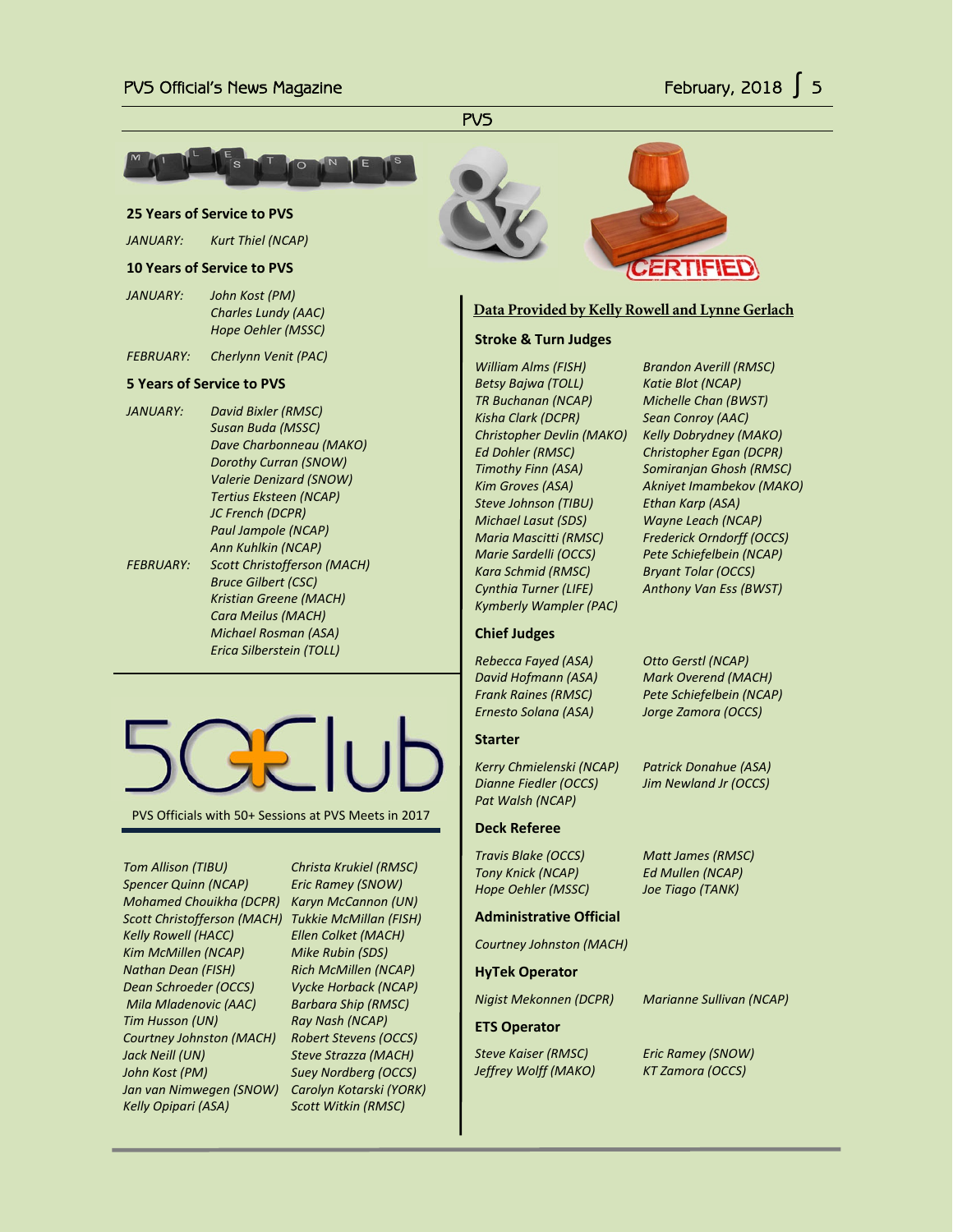### **CONTINUUM**

# <span id="page-5-0"></span>*IMX*

*(continued from Page One)*

officials who worked the five sessions over three days.

Many have asked: how does IMX work? It is a virtual competition system using Power Points. The points scale is from one to eleven hundred with assigned values determined by event swimming times within an age group. The higher the points, the stronger that swimmer is in that



This year's full IMX house at the Eppely Natatorium.

particular event. USA-S provides a calculator for determining the point values of a swim on their website. For this year's competition, a swimmer would have needed to achieve 1800 points to qualify as an entrant in the IMX Games.

After each session on Sunday, an awards ceremony was held and plaques were given to the top sixteen finishers (by points earned) within each age and gender.

Congratulations are in order for Gabi Abruzzo (PWAC-MA, age 9), Emily Herr (TVSC-MR, age 10), Caitlin Horning (DST-MA, age 11), Lainey Nullins (SSC-MA, age 12), Jordan Durocher (NCAP-PV, age 13), and Meghan Lynch (GYWD-CT, age 14) for being the top finishers in the women's pentathlon, with Aiden Moran (CLSC-NI, age 9), Joseph Warnagiris (WST-VA, age 10), Adriano Arioti (RMSC-PV, age 11), Bobby DiNunzio (TIDE-VA, age 12), Landon Gentry (NCAP-PV, age 13), and Nico Butero (PEAQ-AM, age 14) being the top finishers for the men.

Next year's meet will mark the 10<sup>th</sup> Anniversary of the IMX Games being hosted by Potomac Valley and we'd love to see you on deck for this momentous occasion.

# **Our Youngest Swimmers - Resilience and Positivity**

# **By Ellen Colket**

POTOMAC VALLEY - During the month of January, PVS clubs hosted nine swim meets including the Polar Bear Mini, Snow Dude Mini, Frosty Pentathlon, and the Polar Pentathlon. Close to 50% were geared toward our youngest swimmers who bring so much enthusiasm, excitement and a wonderful competitive spirit to the deck.

I had the pleasure of officiating one of these meets and can tell you that the joy and camaraderie is so palpable and these young athletes are unstoppable in their support for one another.



Always seeming to travel in groups, chatting, laughing and cheering on one another, I was moved by the will and tenacity of these young athletes. As I passed by one swimmer, he was talking about how he had broken his arm, but still got in the pool to practice and keep up his strength. He turned and said, "It was a tough recovery, but I am back." Well said by a seven year old. Another overheard our conversation and jumped in to say, "Yes, this is my insulin pump, but it won't stop me."

How inspiring to hear these young athletes talk! I walked away grateful to have been on deck and learn from our youngest how to take on life and whatever it has to throw at us.  $\circledcirc$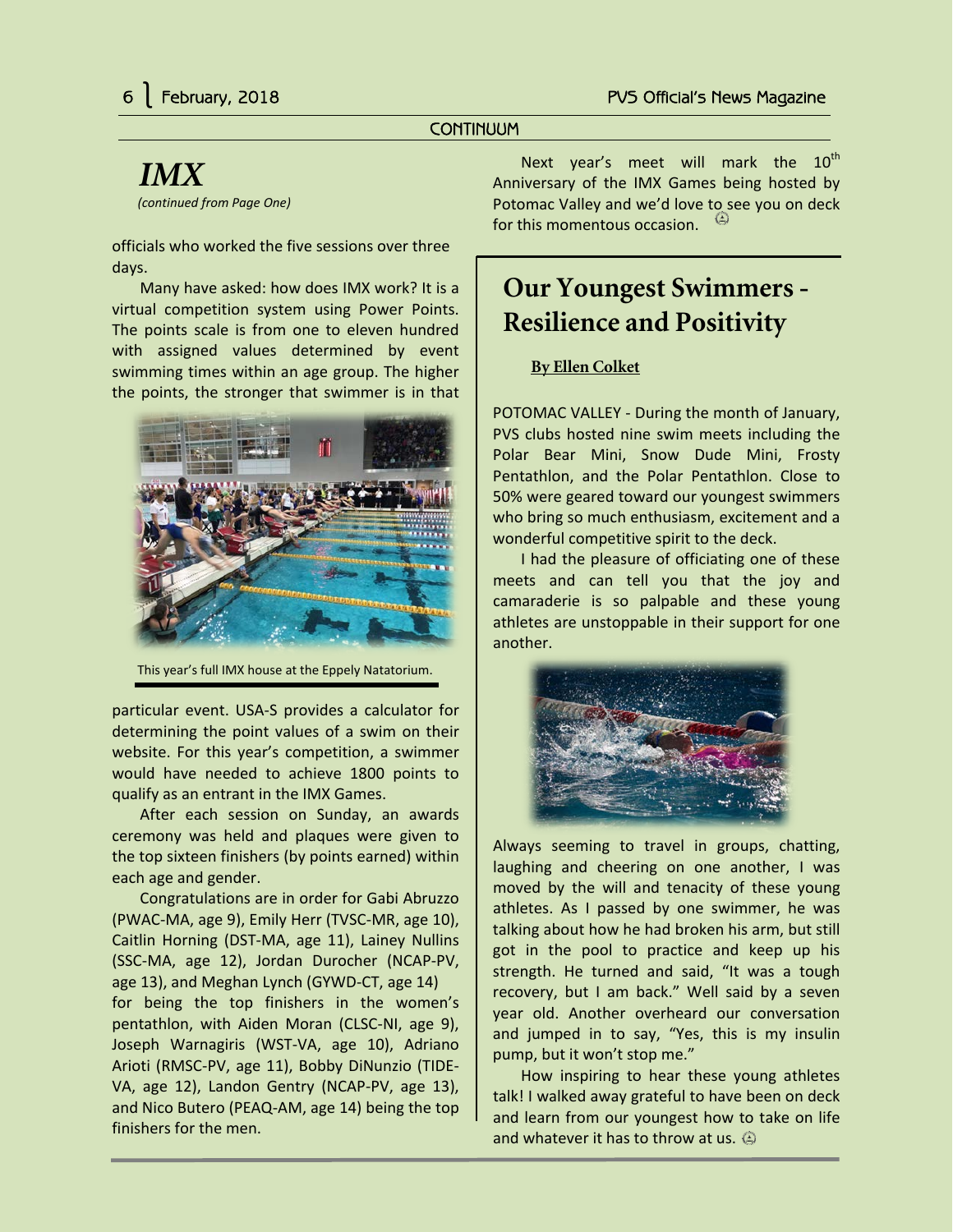i<br>T

# DRY LAND

**How to be a Penne** 

**Pincher, or My Life** 

**as an Impasta** By Steven Strazza

Most officials are parents and we do what we can to support our children in their chosen sport. From rinsing out their suits to driving them to practice and meets, many of us try to help them with their nutritional needs. Probably the most popular dinner served to an athlete the night before a big meet is pasta.

When we talk about pasta, we must first

define the term. The word "pasta" is generally used to describe the Italian unleavened dough consisting of ground durum wheat and water or optionally eggs.

A common belief about pasta is that it was brought to Italy from China by Marco Polo during the 13th century. That Marco Polo introduced pasta to Italy was an advertising story invented in the 1920s and printed in the Minnesota Macaroni Journal.

Noodles existed in Asia long before Polo's trip to

China. Though there are many theories, archaeologists believe that nomadic Arabs are responsible for bringing early forms of shaped dough westward. Once reaching the Mediterranean, durum wheat (developed in Sicily around 1154) became the ingredient of choice because when durum wheat pasta is dried, it lasts indefinitely, making it a very convenient food to store in a time without refrigeration.

With a climate suited to growing fresh vegetables and herbs and, with pasta's shelf life, versatility, and affordability, it became firmly rooted in Italy's Mediterranean cuisine; tomatobased sauces remaining the most popular ingredient.

For us here in the United States, early Spanish settlers were among the first to bring pasta to America. It was Thomas Jefferson that helped give pasta an initial push into popularity. During an extended stay in Paris, Jefferson ate what he called "macaroni". When his supply ran out, he would order more from a friend in Naples.

The word "macaroni" first appears in the English language at the end of the 16th century. It is a derivation of the Greek word "makaria" meaning "food from barley", but some linguists suggest it is a derivation of the old Sicilian word "maccurruni", which described a doughy food.

There are 310 specific forms known by over 1300 names and one of the better pasta

> dictionaries can be found at [https://pastafits.org/pasta](https://pastafits.org/pasta-dictionary/)[dictionary/](https://pastafits.org/pasta-dictionary/)

Now, about cooking pasta -

Today, pasta is generally cooked by boiling the dough. The first evidence of pasta being boiled comes from the Talmud, which discusses whether or not boiled dough should be considered unleavened bread under Jewish law. Pasta was likely boiled before the Talmud was written, but this is the first text reference to the cooking



method. Early pastas were sweetened with fruit and could be fried or baked as well as boiled. First and foremost, the

water should be salted. A good rule of thumb is three rounded tablespoons per every six quarts of water. Second, never rinse pasta as not only does it cool it off, it removes the gluten sheath formed during cooking. Thirdly, pasta should never be overcooked. The Italian phrase is "al dente", meaning "to the tooth". A white ring should be seen inside the cooked pasta when it is removed from the water. Overcooking pasta raises it glycemic index and negates the beneficial slow digestion it normally undergoes. Another "no-no" is oiling pasta to prevent it from sticking.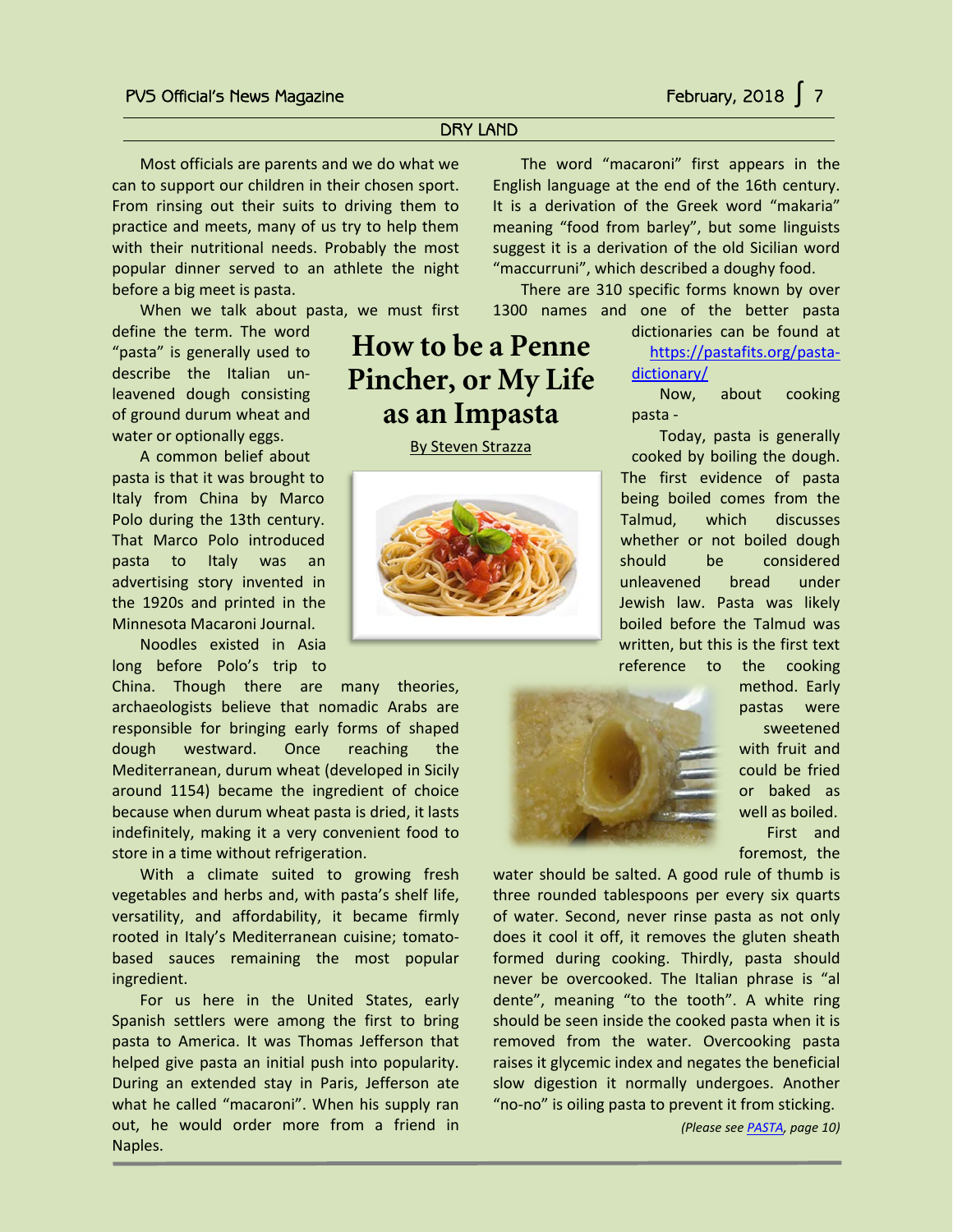# **The PVS Evaluator and Clinic Presenter**

### By Rich McMillen

As probably many of you have already seen in the posting to the Google PVS Official's email group, the PVS Officials Committee recently voted to establish minimum qualifications and processes to apply to be a PVS evaluator/clinic presenter. Allow me to take a few moments to delve slightly deeper into the topic using the forum of the News Magazine.

At the NCI meet, we were pleased to have with us Melissa Hellervik-Bing from the National Officials Committee. She is also the lead national evaluator for USA Swimming. During one of the briefings, Ms. Hellervik-Bing discussed a new approach the national officials committee was taking in order to promote growth and skill development among up and coming officials. As she described, this is a necessary function to replace officials who retire out. There needed to be a mechanism by which the wealth of experience of these officials was passed on to those who would succeed them.

Here at PVS, we have a commitment to that belief structure. As officials have grown in their experience and exposure, that knowledge should be available to those who desire it. Some officials wish to pursue only dry-side or only wetside experience on the deck, but that shouldn't exclude them from being to progress to higher certification levels and offer something back to the LSC in teaching and mentoring. Some of you have already expressed an interest in this approach to

officiating. Not everyone wants to be a deck referee.

With this philosophy in mind, the PVS Officials Committee invested effort into developing a program that complements the path

set by the national committee and helps to keep

PVS at the forefront of officiating excellence.

PVS

As the group email described, there are six positions covered by the new processes. These are: ETS Operator (TO), Computer Operator, aka Hy-tek (CO), Administrative Official (AO), Chief Judge (CJ), Starter (SR), and Deck

Referee (DR).

*houghts From* 

The Chair



*Rich McMillen*

Additionally, anyone approved to be a clinic presenter for the wet-side positions would also be authorized to present stroke and turn clinics.

One might quite reasonably ask the question, that even with the completion of the necessary training, meet participation; and mentoring activities, why is approval still required by the official's committee? Review and approval forms a system of check and balances. What is not desired is a "production mill" by which simply completing a set of basically self-administered tests and reviews churns out evaluators and

> presenters. Much like the insurance company acts as a brake against continued poor driving, the official's committee review is a check point to ensure that only quality information is passed to the next generation of officials; otherwise, the potential for the process to become a game of "telephone" increases dramatically.

> I encourage all PVS officials, if they have an interest, to review the group email, study the requirements, and then make an application. Nothing would please

the officials committee more than to have depth and breadth in our officiating pool (excuse the pun) thus bringing PVS to the forefront of excellence in officiating across all of USA-S.  $\circledcirc$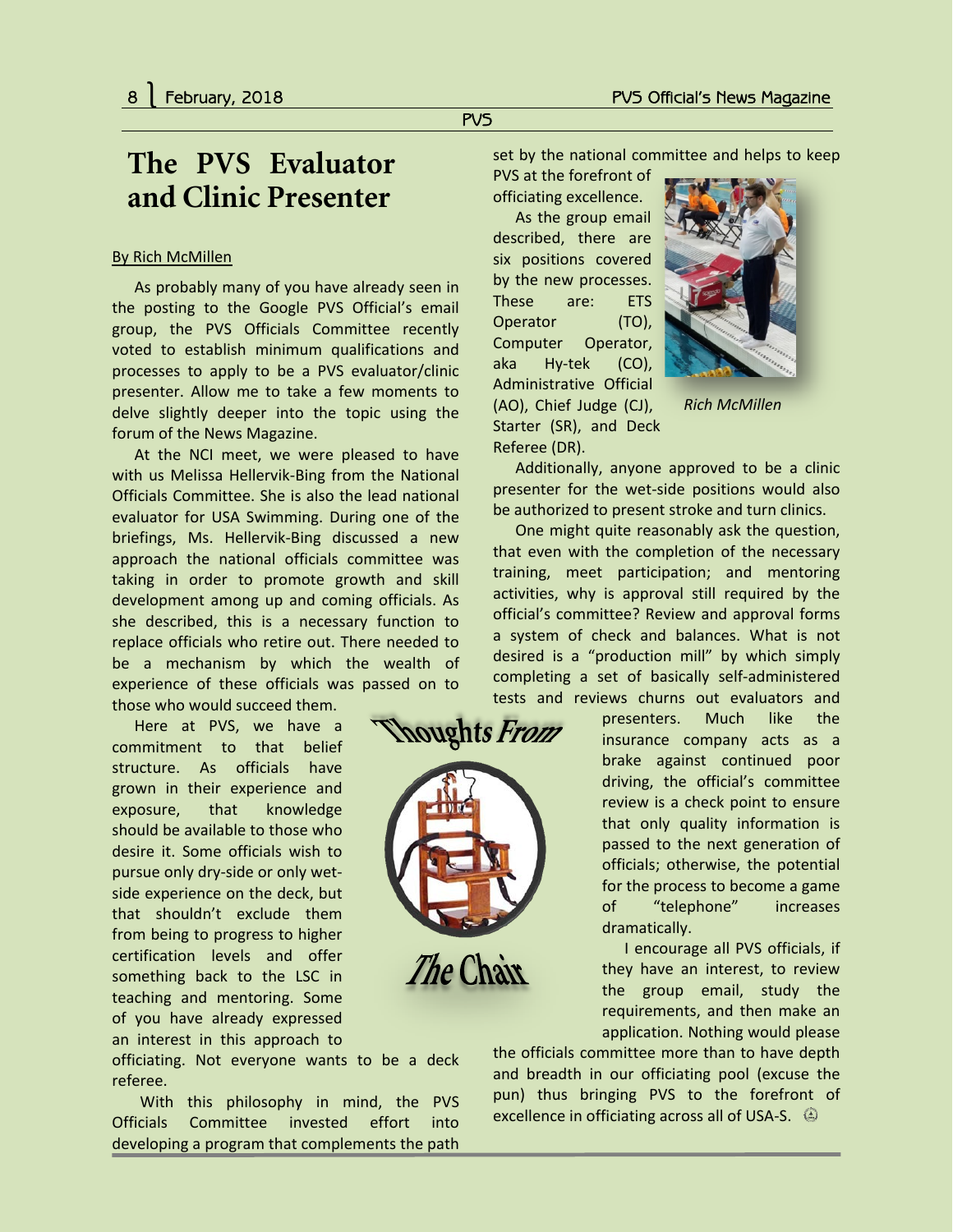## **CONTINUUM**

# <span id="page-8-0"></span>*ASSAULT*

*Continued from Page One*

popularity of deionizing salt.) In crystalline form, it forms hypochlorous acid when mixed with water

As has been stated, all forms of pool chlorine form hypochlorous acid

(chemically HOCl). Being an acid, the disinfecting agent is the hypochlorite ion (OCl-), which readily passes through the cell membranes of bacteria; attacks water based plant growth (such as algae,) and interferes with the reproductive cycle of viruses. The amount of hypochlorite ion found in pool water is referred to as the amount of available "free chlorine."

Counter intuitively, the use of liquid chlorine or calcium hypochlorite to produce hypochlorous acid actually raises the pH of pool water (the sodium compound more so than calcium) due to the release of elemental calcium or sodium. As the pH increases, the effectiveness of chlorine decreases and therefore another acid (typically hydrochloric acid, or HCl) must be added to the water. A chemical known as cyanuric acid  $((CNOH)<sub>3</sub>$  or 1,3,5-triazine-2,4,6-triol for the chemistry majors) is used in pool water to "stabilize" free chlorine. In simple terms, cyanuric acid "wraps itself" around the chlorine ion allowing it to dissipate slowly and to shield it from ultraviolet light degradation. Its use is highly advised in outdoor pools because of the degrading effects of sunlight.

A healthy pool is one in which the amount of free chlorine is between one and three parts per million (ppm). Any higher than this and the chlorine level produces an effect commonly referred to as "swimmer's itch." The pH of pool water should be at 7.4 since this is the pH level of human eyes and mucous membranes. The balancing of pool water chemistry can be quite



*The process to manufacture chlorine dioxide*

tricky and more art than science since chlorine based chemicals used for sanitation change the pH. This chemical dance becomes more convoluted when consideration is given to managing the amount of dissolved solids and other chemicals (such as copper).

With this basic understanding of pool chemistry, we return to the

original question. Is chlorine the culprit for "bad air"? The answer is - not directly.

Chloramine compounds exist when there is insufficient free chlorine to bind to contaminants that are formed by humans being in water. Oddly enough, chloramines are used as a secondary



*Sodium Hypochlorite is also the active ingredient in bleach*

swimmer metabolism, the cation ammonium is excreted through sweat and urine as a result of urea production. If the pH of the pool water begins to rise, ammonia gas is produced and becomes the source of runny noses and the acrid taste

disinfectant in public drinking water. Due to

one may develop. In short, the produced ammonia exceeds the rate by which it can be combined with the free chlorine and its presence chemically burns the soft tissue of the mouth and respiratory tract.

The activity between chlorine and contaminants is identified by the chlorine demand curve. This charting process measures the available free chlorine to the applied chlorine dosage in mg/L. At the beginning of the curve, chloramine production is at its highest with the formation of monochloramine (chemically  $NH<sub>2</sub>Cl$ ). The curve peaks when chloramine decomposition begins (i.e. the chloramine molecule binds with

*(Please se[e ASSAULT,](#page-9-1) next page)*